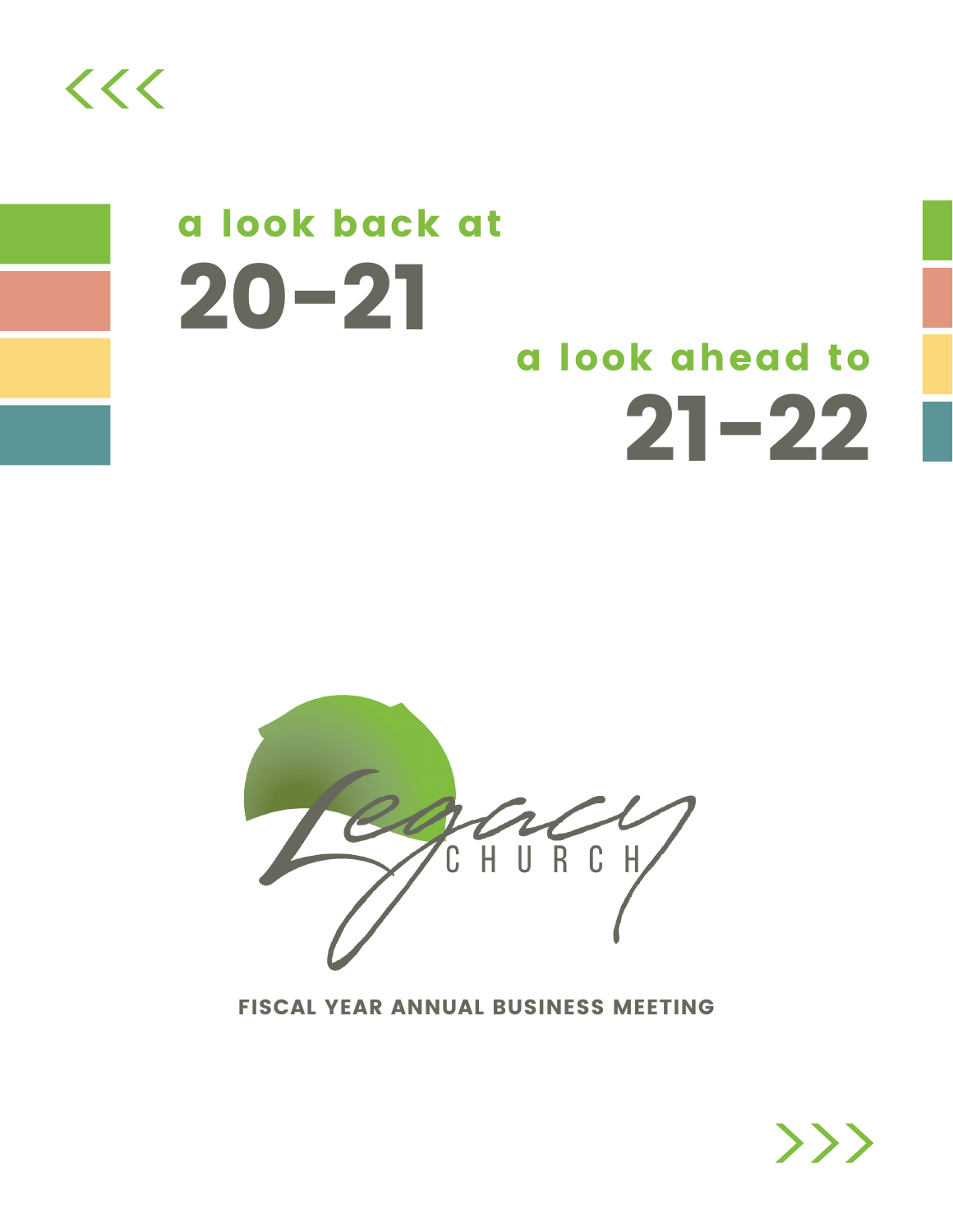#### A LOOK BACK >>>

Even with the necessary shift in ministry this past year, Legacy provided unique ministry experiences, developed new discipleship opportunities, and saw our reach expand across the globe!

## **Highlights**

- **Overnight shifted from not even recording our worship to fully digital worship. Eventually able to provide in-person and online worship experiences now reaching around the globe.**
- **Increased our social media presence, and doubled our Facebook page likes.**
- **Established 2 Legacy Zoom rooms to provide virtual options for small groups, meetings, planning teams, youth, Bible Studies, etc.**
- **Hired a Worship Leader in Canton, and a Worship Leader to join the Coordinator in Marietta, and, have expanded tech and worship volunteers at both locations.**
- **Moved much of our church communications, including voting on the 20-21 budget and elder board to digital.**



**8,328 Views**\* **2,572 Unique Viewers 15 Different Countries 50 Georgia Cities 40 US FStates R O** ∑ ∴

- **Canton campus continued, and even increased, donations to the foodbank in Woodstock**
- **Lend-a-Hand ministries have continued to serve the Canton & Marietta communities.**
- **Spanish continuing to broadcast their worship around the globe and offering multiple discipleship and fellowship opportunities**
- **Offered Drive-Thru communion events, and a virtual Ash Wednesday Experience**
- **Hosted two outdoor hymn-a-long's event to provide socially-distant worship gatherings**
- **Completed an important and successful 24-hour prayer vigil to pray for our country and our congregations.**
- **Began, much needed, deferred maintenance at the Marietta Campus**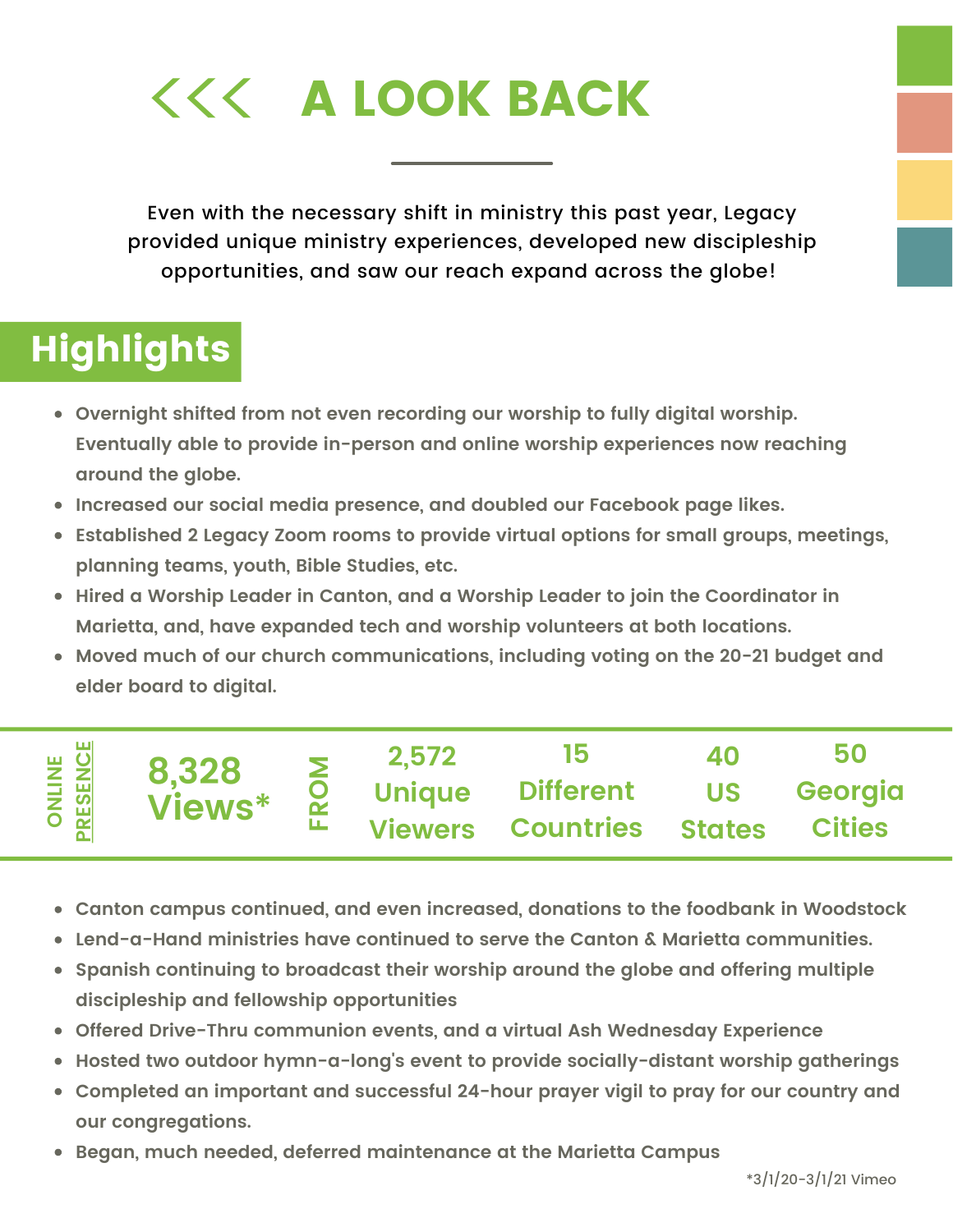# ADULTS

>>>

- **Marriage Builder 1-Day Conference (pre-pandemic)**
- **Ladies "God Listens" & "God Heals" events, In-person & live-streamed**
- **Multiple Small Groups and Bible Studies began to meet via zoom**

#### YOUTH

- **Zoom hang-outs established during early stages of pandemic**
- **Eventually weekly Small Group gatherings began in-person & virtually**
- **Monthly Sunday Night worship events, in-person & virtually**
- **46 attended multi-day summer "camp", in-person & live-streamed**
- **31 attended weekend fall "retreat", in-person & live-streamed**
- **Girls "See Yourself The Way God Sees You" event, in-person & live-streamed**
- **Hiking day-trips for the guys**

#### KIDS

- **Holy Week 2020 @home via Flip Grid - using for 2021 Holy Week paid promos**
- **50 kids, 25 youth, & 14 Adults participated in Praise Rocks in a Box**
- **23 families participated in Camp S'Mores @home**
- **16 families participate in AWANA zoom gatherings**
- **Monthly discipleship resources provided to each Legacy family**
- **Sunday morning in person worship Busy Bags provided for famlies**

#### FINANCIAL

- **On track to meet our pre-pandemic budgeted giving target - THANK YOU!**
- **During quarantine, we received the Federal PPP-Loan which, along with your faithful giving, allowed us to continue monthly support to all 10+ missionaries, and have no lapse in pay for our staff.**
- **Reduced spending allowed us to retain some reserve funds for maintenance issues in Marietta, and begin to move forward with a building campaign for a permanent location for Canton.**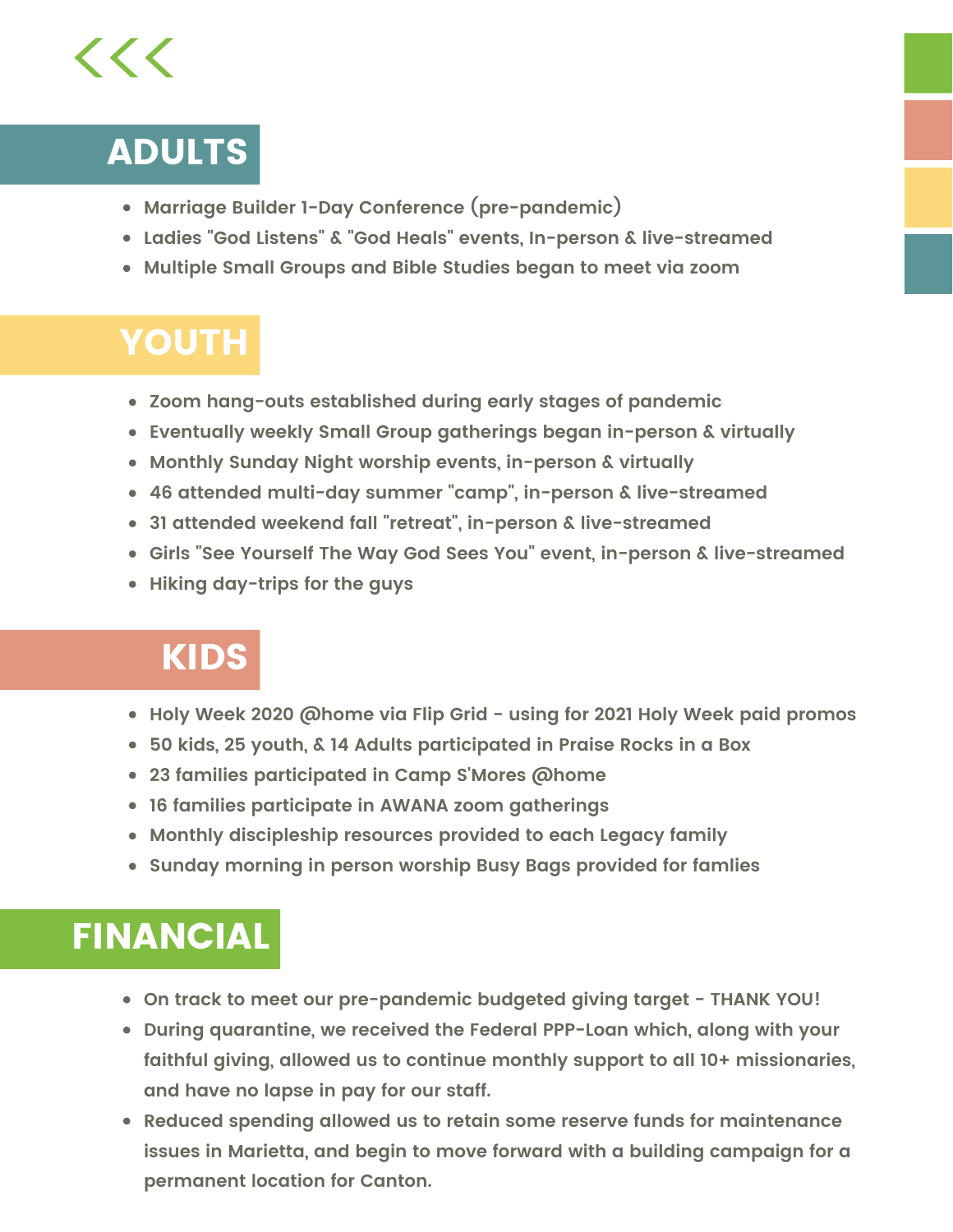#### A LOOK AHEAD >>>

Even during a pandemic, Legacy is thriving! In-person gatherings are growing, we have seen new families at both campuses, and are seeing regular returning online watchers.

## **Highlights**

- Continue to offer quality worship, discipleship, and fellowship opportunities both live and online for Spanish, Canton, & Marietta, including a return to live-streaming.
- Added a budget line item to purposefully launch a building campaign for the Canton Campus to secure a 24/7 location.
- Exploring launching a Spanish congregation in Canton.
- 2021 Mission trip to SD reservation is planned.
- Missions team exploring additional ministries to partner with and to increase our financial support to help expand God's kingdom locally and around the globe.
- Help launch a new virtual Teach-One-to-Lead-One Mentoring Program to serve students learning online.
- Concentrate on deferred maintenance projects, and property and equipment upgrades at the Marietta campus.
- Increase in-person ministry offerings, while also expanding our digital presence.
- Expand our volunteers especially in the technical, welcome, and children's areas so we can continue to move forward in these ministries.

#### ADULTS

- **9+ small groups and Bible studies continue to meet in-person and/or via zoom**
- **Plans to expand our small group offerings**
- **Offering Good Friday in-person gatherings in Holly Springs & Marietta**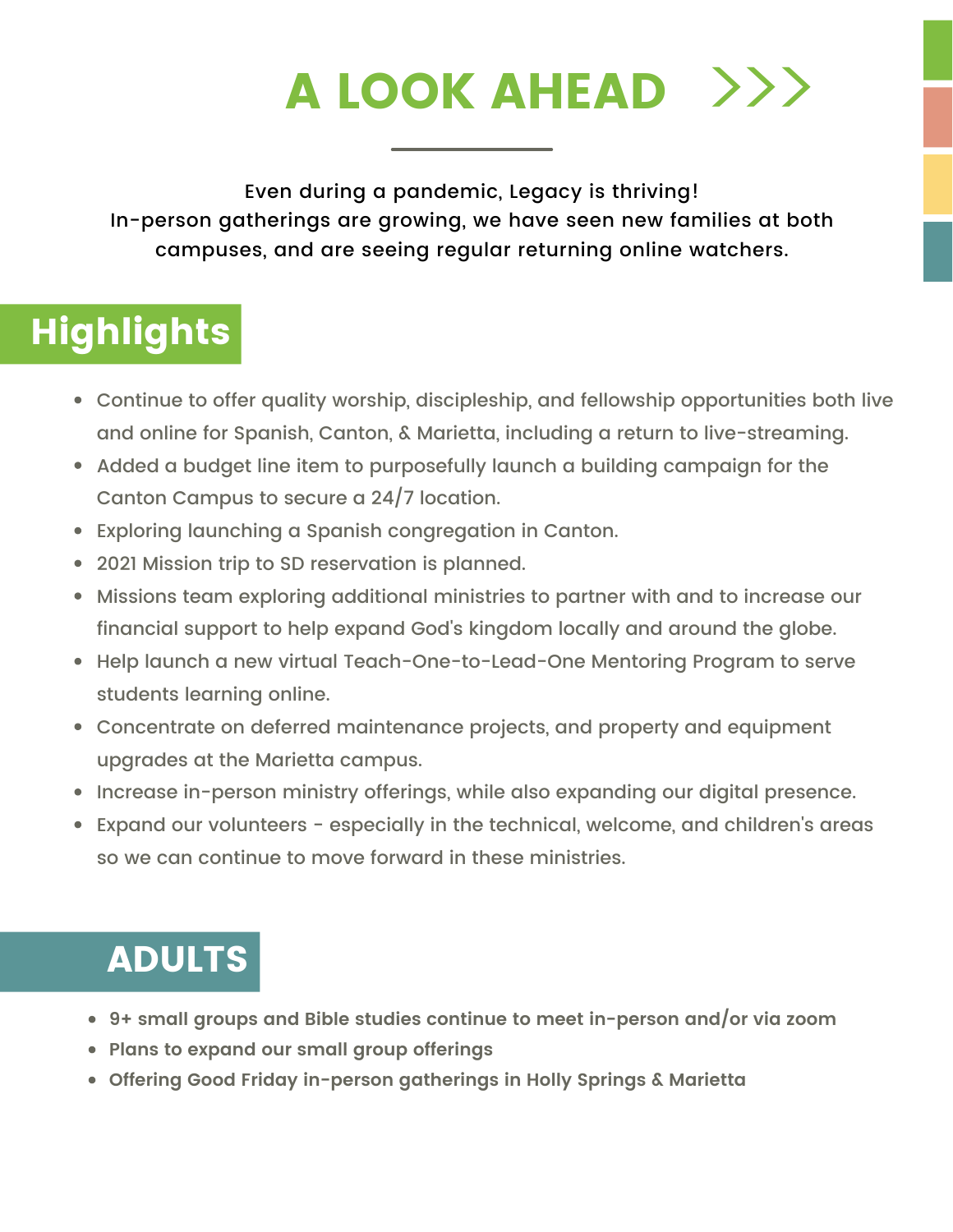

### YOUTH

- **Summer camp with both overnight and daycamp options scheduled for June 27-30 in Woodstock**
- **Developing new Youth Worship team members**
- **Monthly worship experiences will continue**
- **Wednesday weekly discipleship small groups will resume either late spring or in the fall**
- **Offsite fall retreat is in the planning stages**

#### KIDS

- **Resume Sunday morning Children's church (when appropriate and we have enough volunteers) during in person worship. Continue to provide Busy Bags until this time.**
- **A modified (yet totally fun!) Praise Rocks Camp is planned for June 14-18**
- **Provide AWANA zoom and return to in-person AWANA when able**

### FINANCIAL

- **Reallocated some expenses to other budget categories and added new line items to the 21-22 budget.**
- **Increased the budget target just slightly above the prior fiscal budget to include an allocation for the Canton Building Campaign Fund.**
- **Asking each family to commit to giving just \$1.00 more each week than they are currently giving to help cover this slight increase in our budgeted target.**



**FYE20-21 Budget Target: \$764k FYE21-22 Budget Target: \$772k**

**Details on next page**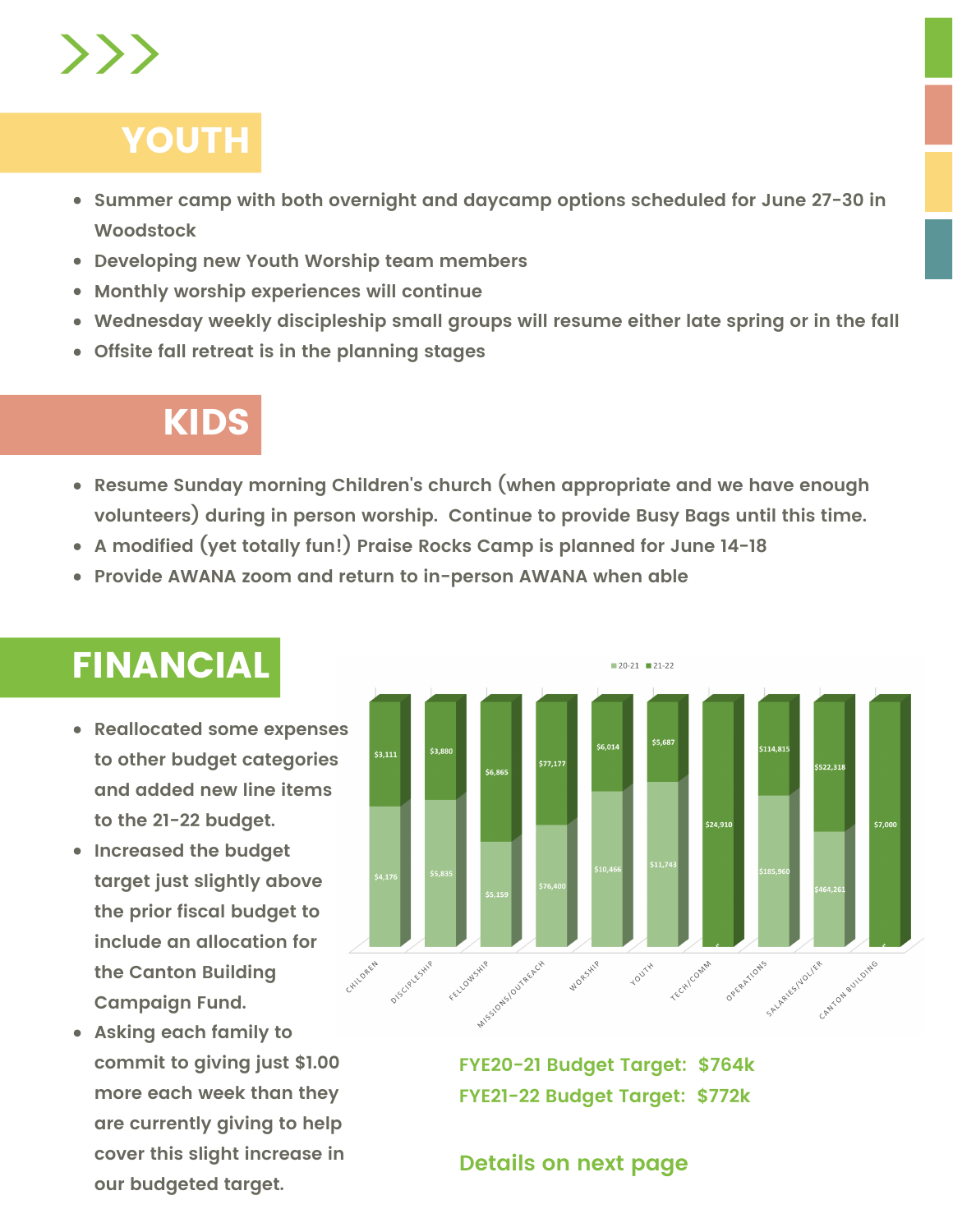# Legacy Church - FYE22

PROPOSED BUDGET FISCAL YEAR 2021-2022

| <b>MINISTRY</b><br><b>AREA</b> | <b>Anticipated</b><br><b>Expenses</b> | <b>Reserved</b><br><b>Funds*</b> | <b>Anticipated</b><br>Income** | <b>General Fund</b><br><b>Allocation</b> | <b>Remaining</b><br>Reserves* |
|--------------------------------|---------------------------------------|----------------------------------|--------------------------------|------------------------------------------|-------------------------------|
| <b>Childrens</b>               | \$(11, 911)                           |                                  | \$8,800                        | \$3,111                                  |                               |
| Discipleship                   | \$ (5,960)                            | \$580                            | \$1,500                        | \$3,880                                  |                               |
| Fellowship                     | \$(7,240)                             |                                  | \$375                          | \$6,865                                  |                               |
| Missions/Outreach              | \$ (59,900)                           | \$61,100                         | \$12,300                       | $$77,177***$                             | \$90,677                      |
| Worship                        | \$ (6,0]4)                            |                                  |                                | \$6,014                                  |                               |
| Youth                          | \$(16,687)                            |                                  | \$11,000                       | \$5,687                                  |                               |
| Tech/Comm                      | (\$24,910)                            |                                  |                                | \$24,910                                 |                               |
| Operations                     | \$(116,315)                           |                                  | \$1,500                        | \$114,815                                |                               |
| Salaries/Volunt/ER Exp         | \$ (522, 318)                         |                                  |                                | \$522,318                                |                               |
| Canton Bldg Campaign           |                                       | \$13,950                         |                                | \$7,000                                  | \$20,950                      |
| <b>Capital Reserves</b>        | (\$20,000)                            | \$80,000                         |                                |                                          | \$60,000                      |
| <b>TOTALS</b>                  | \$(791,255)                           | \$155,630                        | \$35,475                       | \$771,777                                | \$171,627                     |

*\*Reserve Funds are restricted-use funds as designated by the budget or the donor. Other Designated Funds with Reserves include: Benevolence, Building Fund, Congregational Missionary Support, First Fruits, Mission Trip Accounts, Sabbatical, Senior Adults, Sports Ministry, Youth Accounts, Youth Scholarship*

*\*\*Income is monies received for events, fundraisers, designated, etc.*

*\*\*\* 10% of total General Fund Givings*



**FY21-22 General Givings Target**

\$772k is an increase of \$150/week over the FY20-21 Target of \$764k

If every family gave \$1 more per week than they currently give, we would surpass our target.